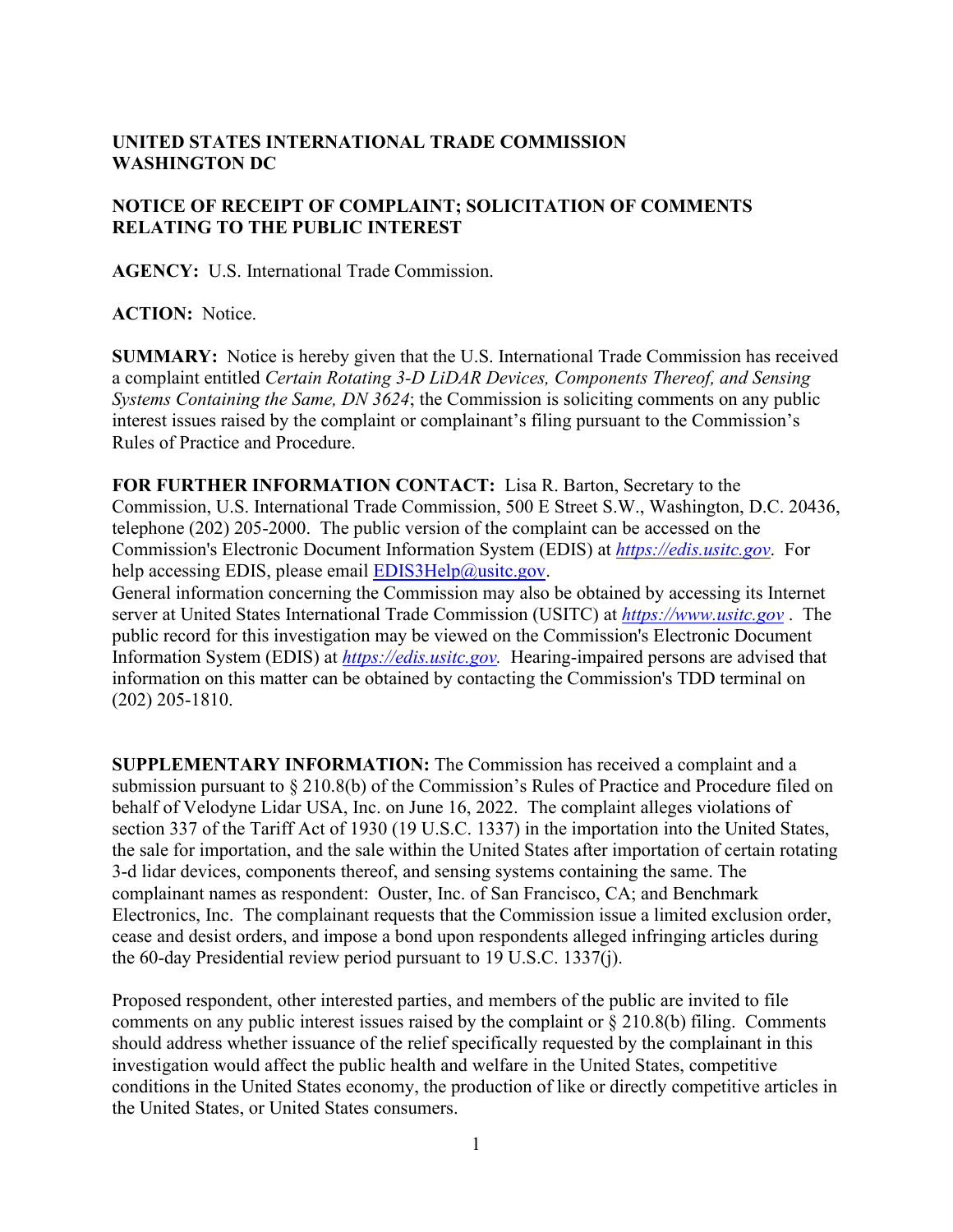In particular, the Commission is interested in comments that:

- (i) explain how the articles potentially subject to the requested remedial orders are used in the United States;
- (ii) identify any public health, safety, or welfare concerns in the United States relating to the requested remedial orders;
- (iii) identify like or directly competitive articles that complainant, its licensees, or third parties make in the United States which could replace the subject articles if they were to be excluded;
- (iv) indicate whether complainant, complainant's licensees, and/or third party suppliers have the capacity to replace the volume of articles potentially subject to the requested exclusion order and/or a cease and desist order within a commercially reasonable time; and
- (v) explain how the requested remedial orders would impact United States consumers.

Written submissions on the public interest must be filed no later than by close of business, eight calendar days after the date of publication of this notice in the Federal Register. There will be further opportunities for comment on the public interest after the issuance of any final initial determination in this investigation. Any written submissions on other issues must also be filed by no later than the close of business, eight calendar days after publication of this notice in the Federal Register. Complainant may file replies to any written submissions no later than three calendar days after the date on which any initial submissions were due. No other submissions will be accepted, unless requested by the Commission. Any submissions and replies filed in response to this Notice are limited to five (5) pages in length, inclusive of attachments.

Persons filing written submissions must file the original document electronically on or before the deadlines stated above. Submissions should refer to the docket number ("Docket No. 3624") in a prominent place on the cover page and/or the first page. (*See* Handbook for Electronic Filing Procedures, **Electronic Filing Procedures**<sup>[1](#page-1-0)</sup>). Please note the Secretary's Office will accept only electronic filings during this time. Filings must be made through the Commission's Electronic Document Information System (EDIS, *[https://edis.usitc.gov](https://edis.usitc.gov/)*.) No in-person paper-based filings or paper copies of any electronic filings will be accepted until further notice. Persons with questions regarding filing should contact the Secretary at  $EDIS3Help@usitc.gov$ .

Any person desiring to submit a document to the Commission in confidence must request confidential treatment. All such requests should be directed to the Secretary to the Commission

<span id="page-1-0"></span><sup>1</sup> Handbook for Electronic Filing Procedures: *[https://www.usitc.gov/documents/handbook\\_on\\_filing\\_procedures.pdf](https://www.usitc.gov/documents/handbook_on_filing_procedures.pdf)*